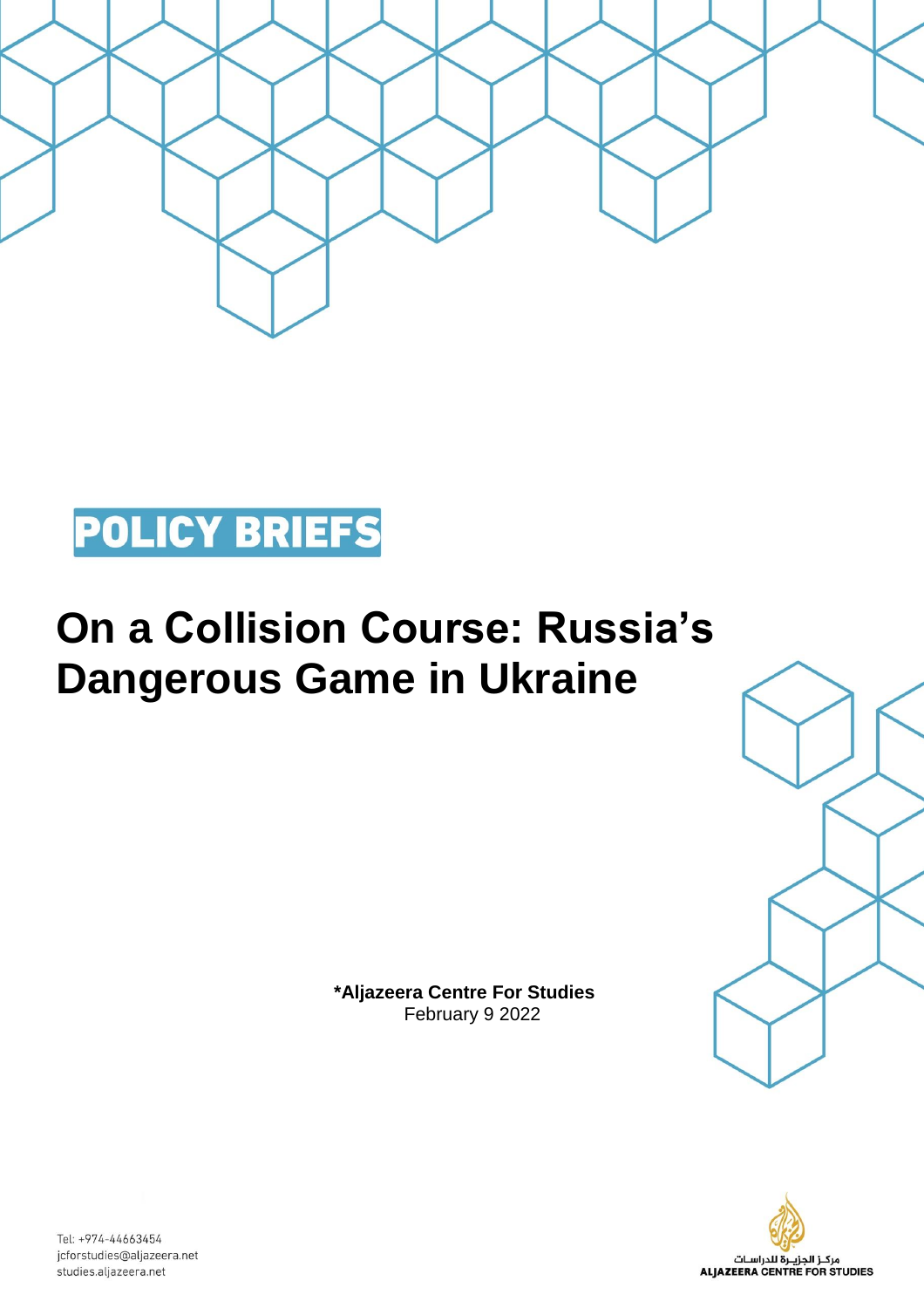

**For Putin, the best outcome would be for the West to meet his security demands. [Reuters]**

Russia began deploying tens of thousands of soldiers on the Ukrainian border in November 2021 amid growing Western concern about a possible invasion. Although this is not the first Russian military action in the region or the beginning of the Ukrainian crisis, this time, Russia has linked its mobilisation to demands for specific security guarantees from the West—most significantly, a promise that Ukraine will not join NATO. Moscow continues to insist that no invasion is imminent; but if war does break out, it is difficult to predict the consequences for the EU, NATO member states in Eastern Europe, and the balance of power across the European continent.

Ukraine occupies a vital geostrategic position for Russia: it is its portal to the West and a key part of the security buffer between Russia and Western Europe. The expansion of the NATO alliance to Romania, Bulgaria, Poland and the Baltics after the collapse of the Soviet Union reduced this buffer to only Ukraine and Belarus.

The country has become even more central to Russia over the last two decades due to further political shifts. Popular protests in Georgia in 2003 and Ukraine in 2004 culminated in the defeat of stalwart Russian allies. Western assistance flowed to Georgia and Ukraine under the George W. Bush and Obama administrations, as the United States and NATO made concerted efforts to contain Russia, setting up anti-ballistic missile systems and advanced radar stations in several NATO member states in Eastern Europe.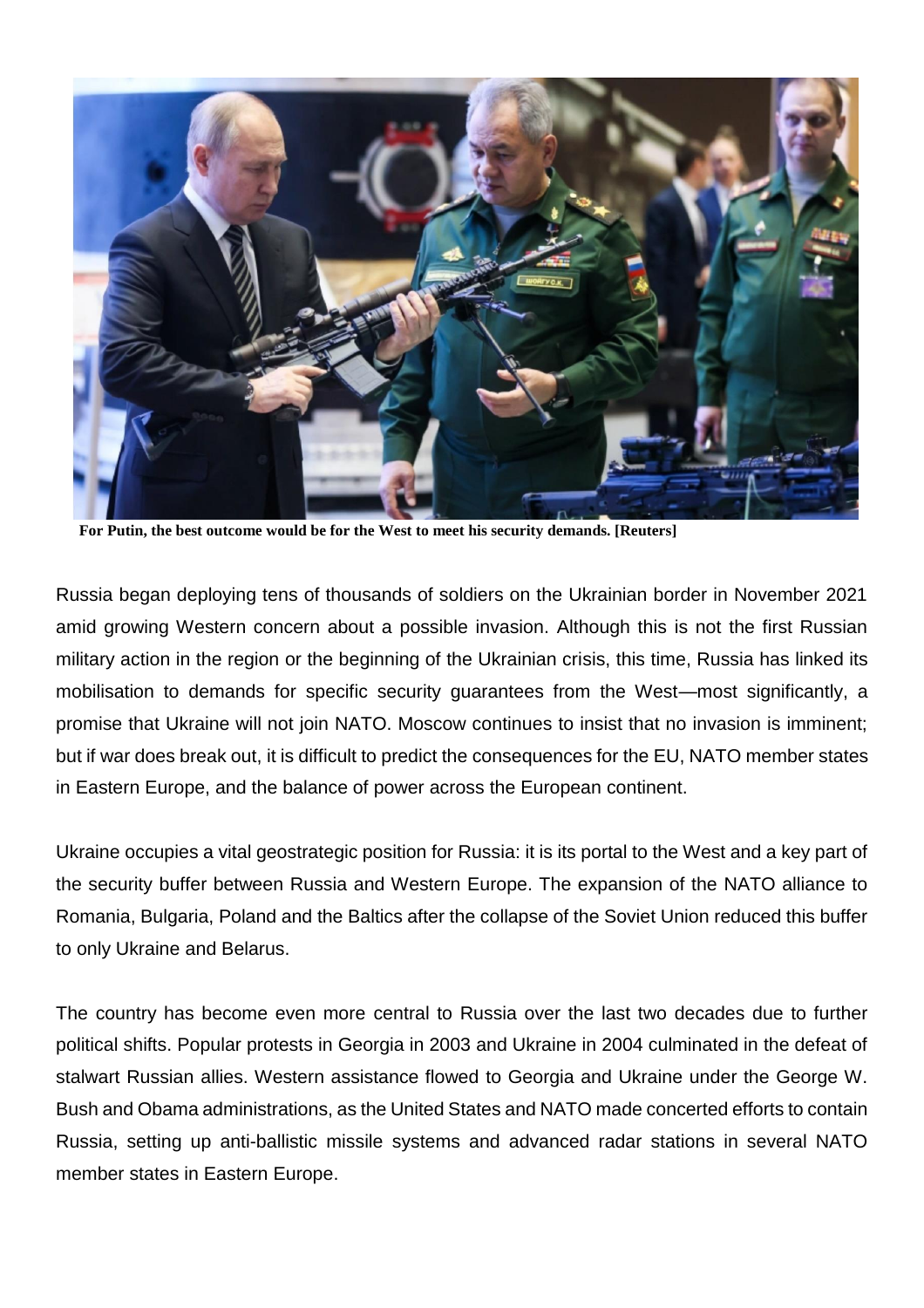Russia watched this steady Western advance into its near abroad with mounting trepidation. After a second popular uprising in Ukraine in 2014 unseated the Russian-allied regime of President Viktor Yanukovych, Putin sought to minimise Russia's losses by seizing Crimea, where ethnic Russians comprise the majority of the population, and annexing it to the Russian Federation. Moscow also threw backing to ethnic Russian separatists in the eastern Ukrainian province of Donbas, where the ongoing conflict has resulted in at least 13,000 deaths and widespread destruction.

Although shots have yet to be fired in this latest round of the crisis, in Western capitals, it is widely believed that Russian military mobilisations can only be a prelude to invasion and an attempt to change the Ukrainian regime by force. Western states have responded by threatening unprecedentedly severe sanctions on Russia in the event of an invasion and deploying several thousand NATO soldiers in states near Ukraine and Belarus.

Since the failure of negotiations to resolve the crisis, it remains unclear where events are headed. For Putin, the best outcome would be for the West to meet his security demands, having been persuaded by Russia's military mobilisation that Moscow is serious and capable of launching an invasion. But the Biden administration does not seem willing to make such concessions and already denied a Russian request for written reassurances on Ukraine's neutrality. Indeed, some observers believe that the United States wants to see Russian invade, thereby providing the pretext for the imposition of crippling sanctions that would set it back decades.

Alternatively, Russia might seize on some justification to deal a lethal blow to the Ukrainian military without launching a full-scale invasion, with the aim of destabilising the regime in Kiev and clearing the way for negotiations between Russia, Ukraine and the West on Ukraine's status and future ties to Russia. But this may incur US sanctions as well. More worrying for Russia, it could spur Ukraine to request immediate NATO membership—and NATO to grant it.

The third and safer option for Russia, at least for the foreseeable future, is to avoid an invasion or attack while heightening tensions as long as possible. Over the long haul, Moscow hopes that this would put the kind of pressure on Ukraine that could result in a new regime in Kiev more favourably disposed to Russia. This is a risky, costly option, however, which will also meet with a Western response, though it is hard to predict what kind.

Whatever course the crisis takes in the coming weeks, it is difficult to imagine Putin backing down without some face-saving Western concessions. Russia's long history has shown little relationship between a ruler's longevity and economic hardship for the Russian people. Moreover, Russia will